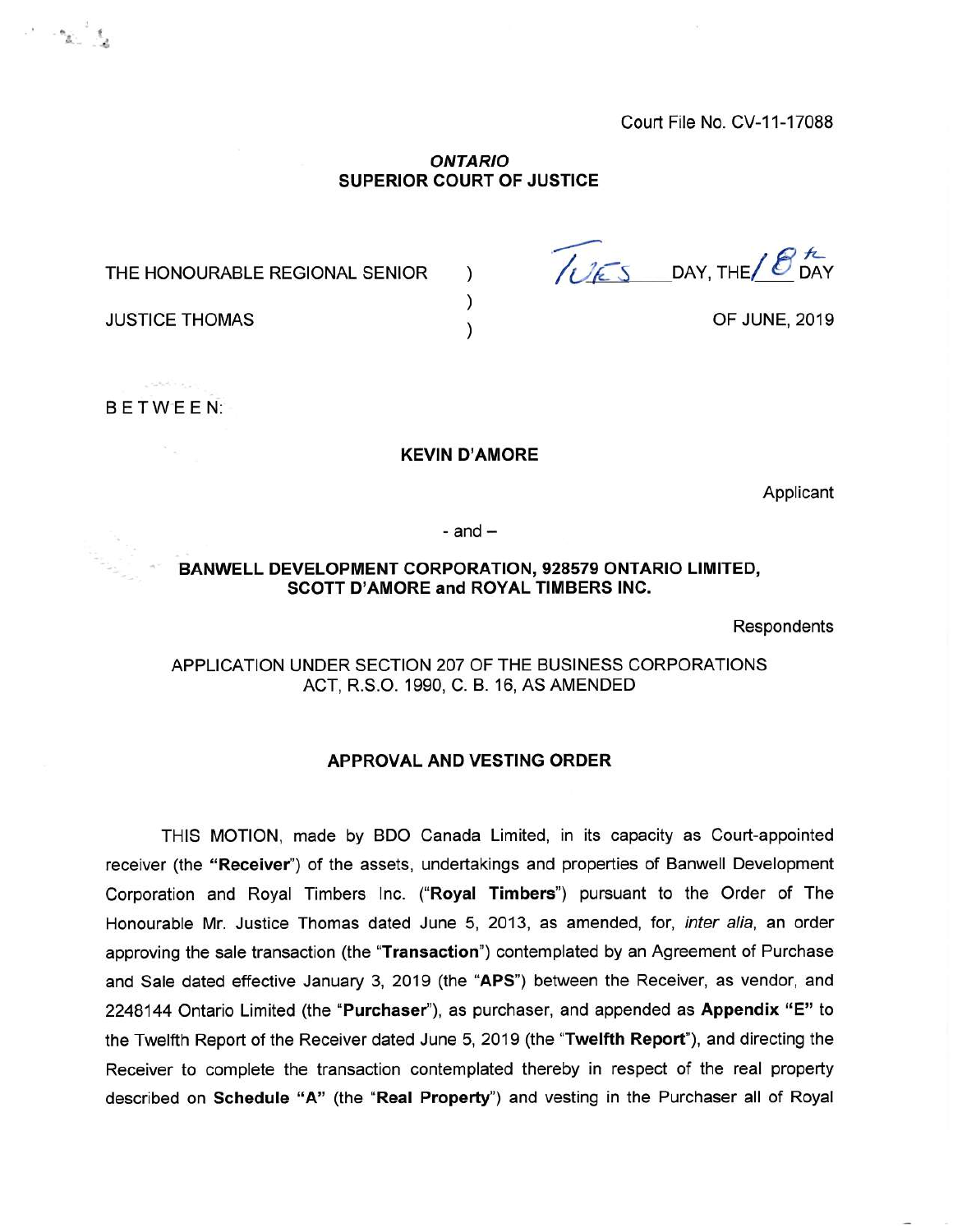Timbers' right, title and interest in and to the Real Property, was heard in writing this day at the Courthouse, 245 Windsor Avenue, Windsor, Ontario.

ON READING the Twelfth Report and the Confidential Supplement, the motion being unopposed, and on noting that no one appeared, although properly served as appears from the affidavit of Catherine O'Neill sworn June 14, 2019, filed:

- 1. THIS COURT ORDERS AND DECLARES that the Transaction is hereby approved, and the execution of the APS by the Receiver is hereby authorized and approved, with such minor amendments as the Receiver may deem necessary. The Receiver is hereby authorized and directed to take such additional steps and execute such additional documents as may be necessary or desirable for the completion of the Transaction and for the conveyance of the Real Property to the Purchaser.
- 2. THIS COURT ORDERS AND DECLARES that upon the delivery of a Receiver's certificate to the Purchaser substantially in the form attached as Schedule "B" hereto (the "Receiver's Certificate"), all of Royal Timbers' right, title and interest in and to the Real Property shall vest absolutely in the Purchaser free and clear of and from any and all security interests (whether contractual, statutory, or otherwise), hypothecs, mortgages, trusts or deemed trusts (whether contractual, statutory, or otherwise), liens, executions, levies, charges, or other financial or monetary claims, whether or not they have attached or been perfected, registered or filed and whether secured, unsecured or otherwise (collectively, the "Claims") including, without limiting the generality of the foregoing: (i) any encumbrances or charges created by the Order of the Honourable Mr. Justice Thomas dated June 5, 2013; and (ii) those Claims listed on **Schedule "C"** hereto (all of which are collectively referred to as the "Encumbrances", which term shall not include the permitted encumbrances, easements and restrictive covenants listed on Schedule "D") and, for greater certainty, this Court orders that all of the Encumbrances affecting or relating to the Real Property are hereby expunged and discharged as against the Real Property.
- 3. THIS COURT ORDERS that upon registration in the Land Registry Office for the Land Titles Division of Essex (LRO #12) of an Application for Vesting Order in the form prescribed by the *Land Titles Act* and/or the *Land Registration Reform Act,* the Land Registrar is hereby directed to enter the Purchaser as the owner of the Real Property described in **Schedule "A"** hereto in fee simple, and is hereby directed to delete and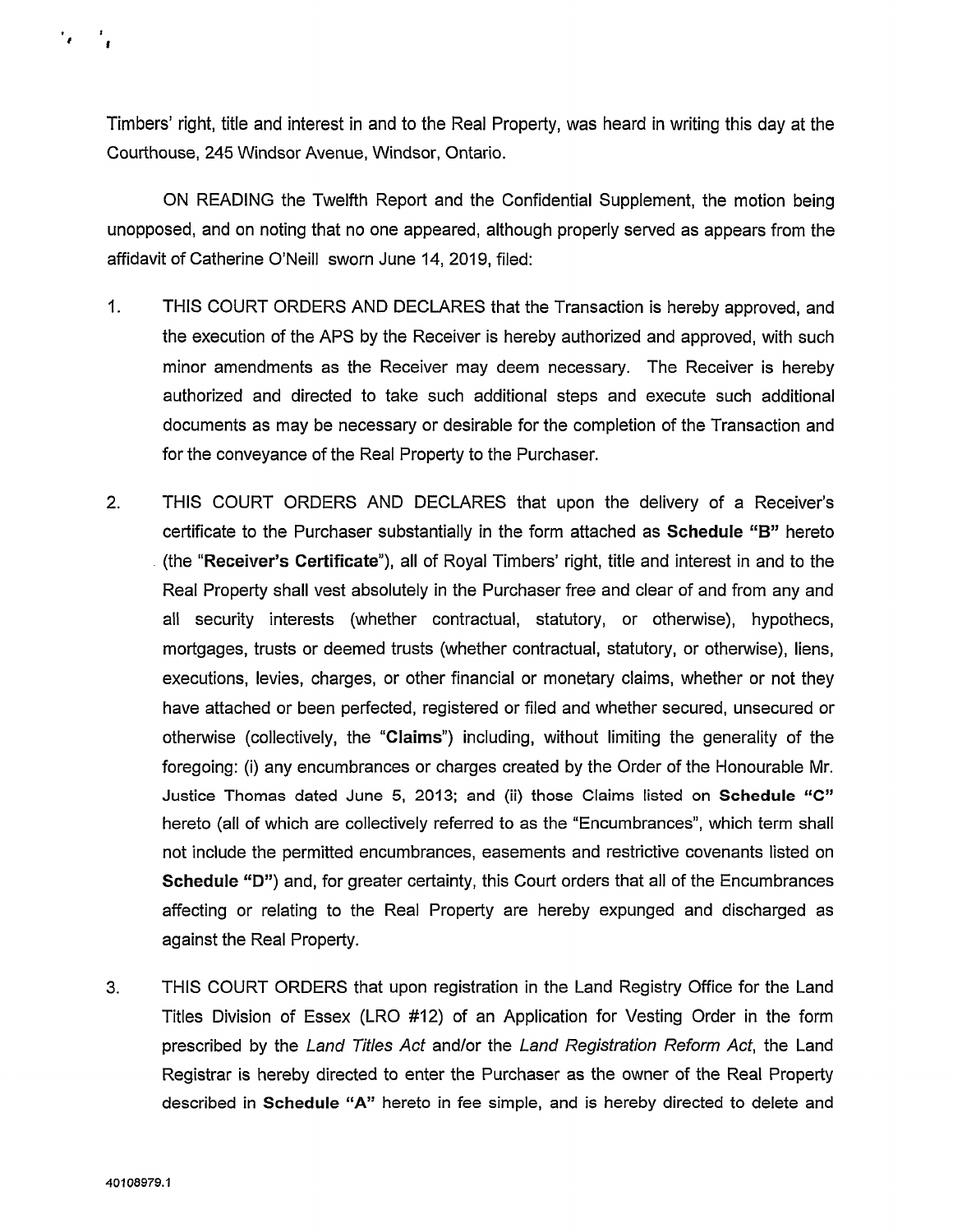expunge from title to the Real Property described in **Schedule "A"** hereto all of the Claims listed in **Schedule "C"** hereto.

- 4. THIS COURT ORDERS that for the purposes of determining the nature and priority of Claims, the net proceeds from the sale of the Real Property shall stand in the place and stead of the Real Property, and that from and after the delivery of the Receiver's Certificate all Claims and Encumbrances shall attach to the net proceeds from the sale of the Real Property with the same priority as they had with respect to the Real Property immediately prior to the sale, as if the Real Property had not been sold and remained in the possession or control of the person having that possession or control immediately prior to the sale.
- 5. THIS COURT ORDERS AND DIRECTS the Receiver to file with the Court a copy of the Receiver's Certificate, forthwith after delivery thereof.
- 6. THIS COURT ORDERS that, notwithstanding:
	- (a) the pendency of these proceedings;
	- (b) any applications for a bankruptcy order now or hereafter issued pursuant to the *Bankruptcy and Insolvency Act (Canada)* in respect of Royal Timbers and any bankruptcy order issued pursuant to any such applications; and
	- (c) any assignment in bankruptcy made in respect of Royal Timbers;

the vesting of the Real Property in the Purchaser pursuant to this Order shall be binding on any trustee in bankruptcy that may be appointed in respect of Royal Timbers and shall not be void or voidable by creditors of Royal Timbers, nor shall it constitute nor be deemed to be a settlement, fraudulent preference, assignment, fraudulent conveyance, transfer at undervalue, or other reviewable transaction under the *Bankruptcy and Insolvency Act (Canada)* or any other applicable federal or provincial legislation, nor shall it constitute oppressive or unfairly prejudicial conduct pursuant to any applicable federal or provincial legislation.

7. THIS COURT HEREBY REQUESTS the aid and recognition of any court, tribunal, regulatory or administrative body having jurisdiction in Canada or in the United States to give effect to this Order and to assist the Receiver and its agents in carrying out the terms of this Order. All courts, tribunals, regulatory and administrative bodies are hereby

 $\mathcal{L}(\mathcal{A})=\mathcal{A}(\mathcal{A})$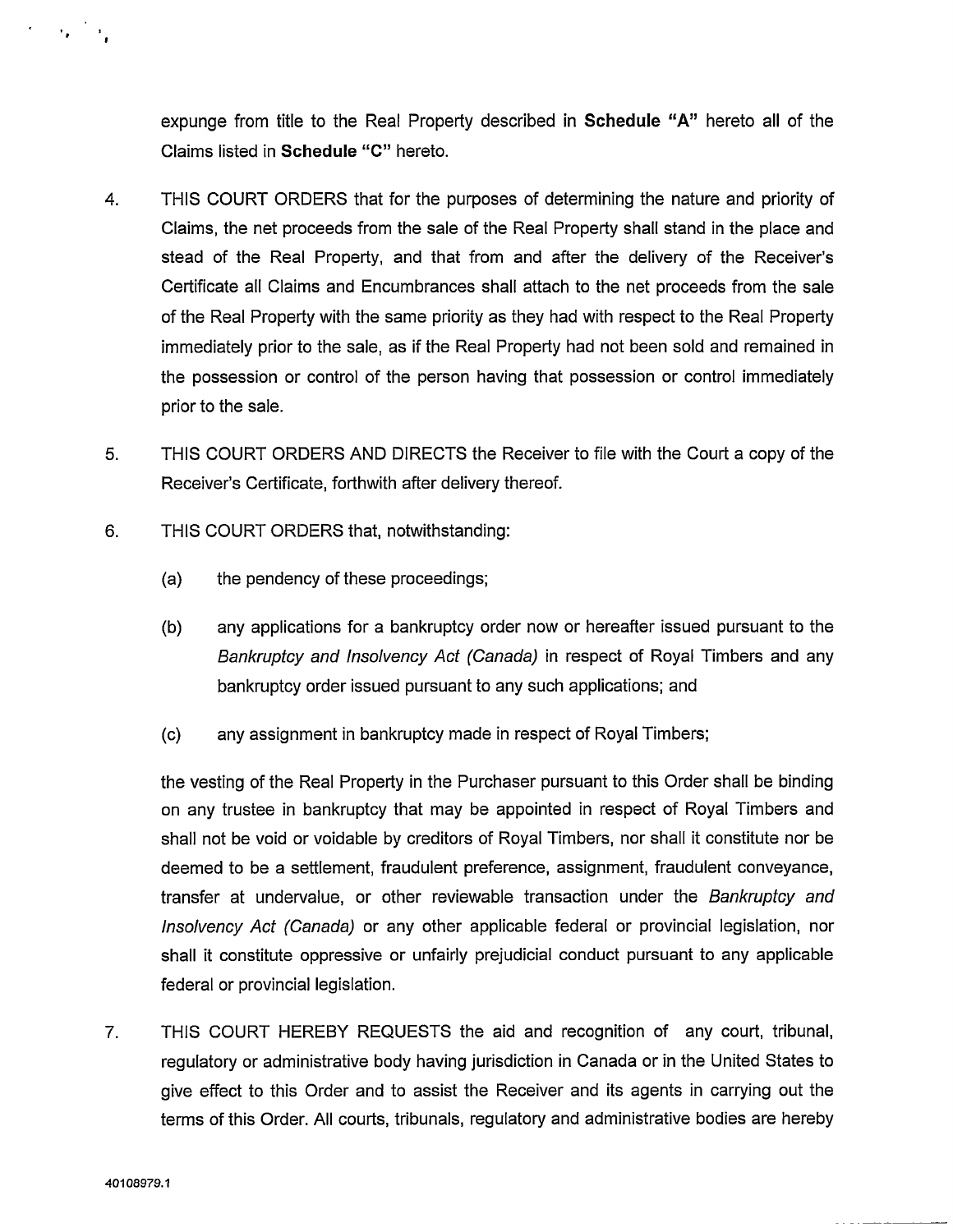respectfully requested to make such orders and to provide such assistance to the Receiver, as an officer of this Court, as may be necessary or desirable to give effect to this Order or to assist the Receiver and its agents in carrying out the terms of this Order.

*Justice*

|             | <b>ENTERED AT WINDSOR</b> |
|-------------|---------------------------|
| In Book No. |                           |
|             | re Document No.<br>20     |
|             |                           |

m *Justice, Ontario Superior Court of*

> THE HONOURABLE **REGIONAL SENIOR** JUSTICE B. G. THOMAS

 $\tau_{\rm g}$ 

 $\cdot$ 

×,

 $\tilde{\chi}$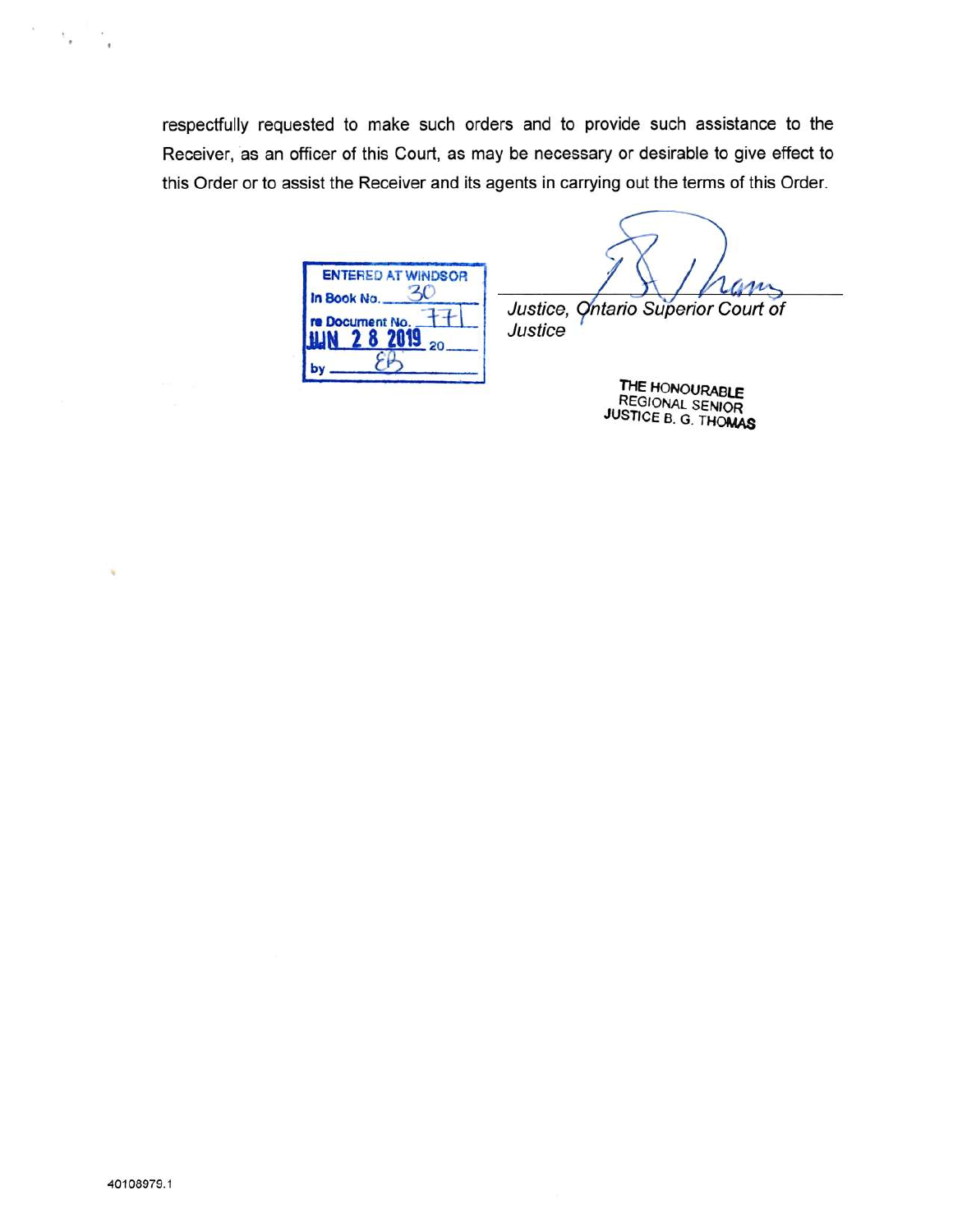The lands and premises legally described as:

 $\label{eq:2} \frac{1}{\sqrt{2}}\left(\frac{1}{\sqrt{2}}\right)^{2} \left(\frac{1}{\sqrt{2}}\right)^{2} \left(\frac{1}{\sqrt{2}}\right)^{2}$ 

Part of lots 143 & 144 Concession 1, designated as Part 24 on Plan 12R-27789, being part of PIN 01566-0979 (LT); LRO #12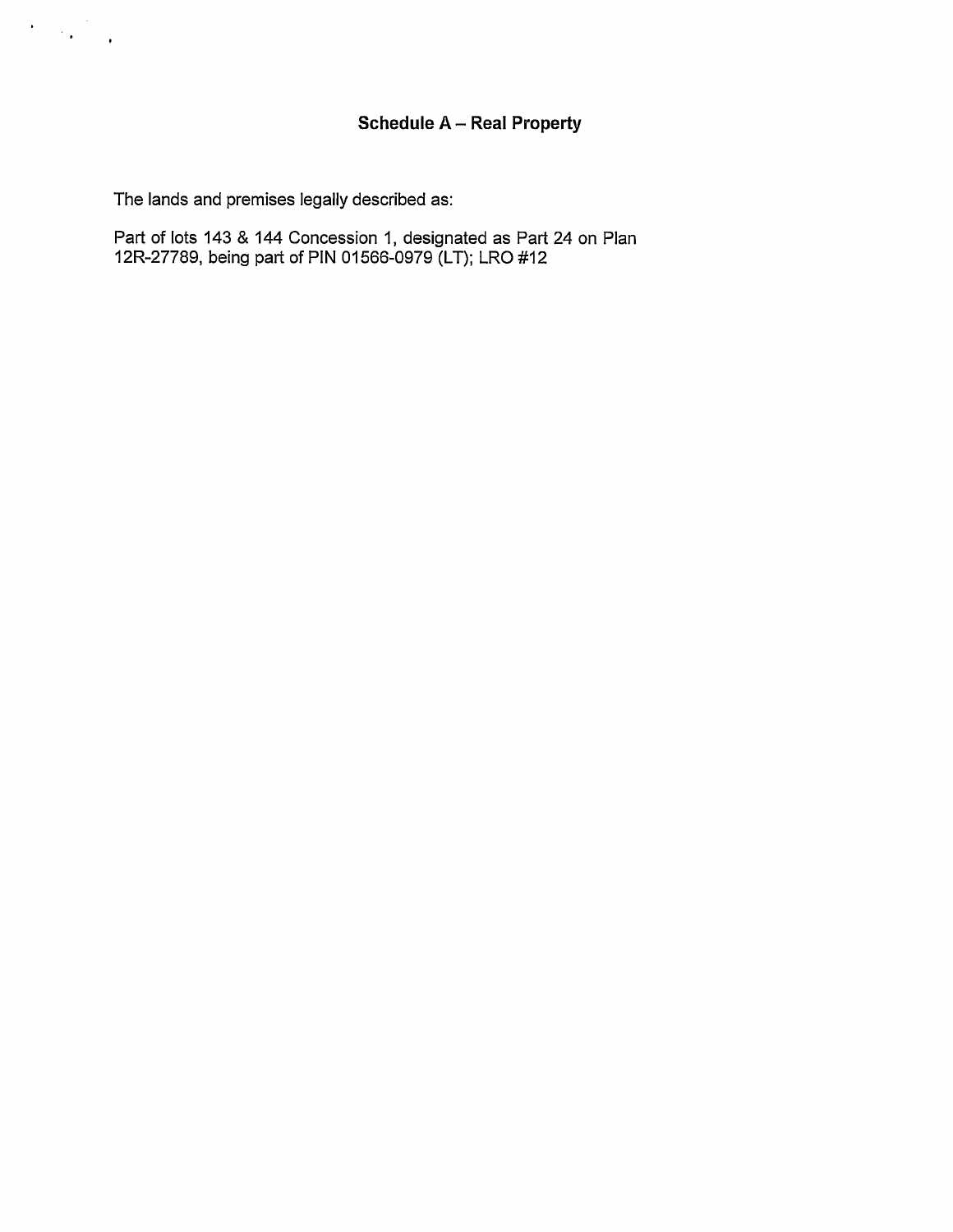Schedule B

Court File No. CV-11-17088

## *ONTARIO* SUPERIOR COURT OF JUSTICE

BETWEEN:

 $\mathcal{F}_{\mathbf{p}}$  , and  $\mathcal{F}_{\mathbf{p}}$ 

## KEVIN D'AMORE

Applicant

 $-$  and  $-$ 

#### BANWELL DEVELOPMENT CORPORATION, 928579 ONTARIO LIMITED, SCOTT D'AMORE and ROYAL TIMBERS INC.

Respondents

## APPLICATION UNDER SECTION 207 OF THE *BUSINESS CORPORATIONS ACT,* R.S.O. 1990, C. B. 16, AS AMENDED

### RECEIVER'S CERTIFICATE

### RECITALS

A. Pursuant to an Order of the Honourable Mr. Justice Thomas of the Ontario Superior Court of Justice (the "Court") dated June 5, 2013, as amended, BDO Canada Limited ("BDO") was appointed as the receiver (the "Receiver") of the assets, undertakings and properties of Banwell Development Corporation and Royal Timbers Inc. ("Royal Timbers").

B. Pursuant to an Order of the Court dated June \_\_\_, 2019, the Court approved an Agreement of Purchase and Sale dated effective January 3, 2019 (the "APS") between the Receiver, as vendor, and 2248144 Ontario Limited, as purchaser (the "Purchaser"), and appended as Appendix "E" to the Twelfth Report dated June 5, <sup>2019</sup> in respect of the real property legally described on Schedule B1 hereto (the "Real Property") and vesting in the Purchaser all of Royal Timbers' right, title and interest in and to the Real Property, which vesting is to be effective with respect to the Real Property upon the delivery by the Receiver to the Purchaser of a certificate confirming (i) the payment by the Purchaser of the Purchase Price for the Real Property; (ii) that the conditions to closing as set out in the APS have been satisfied or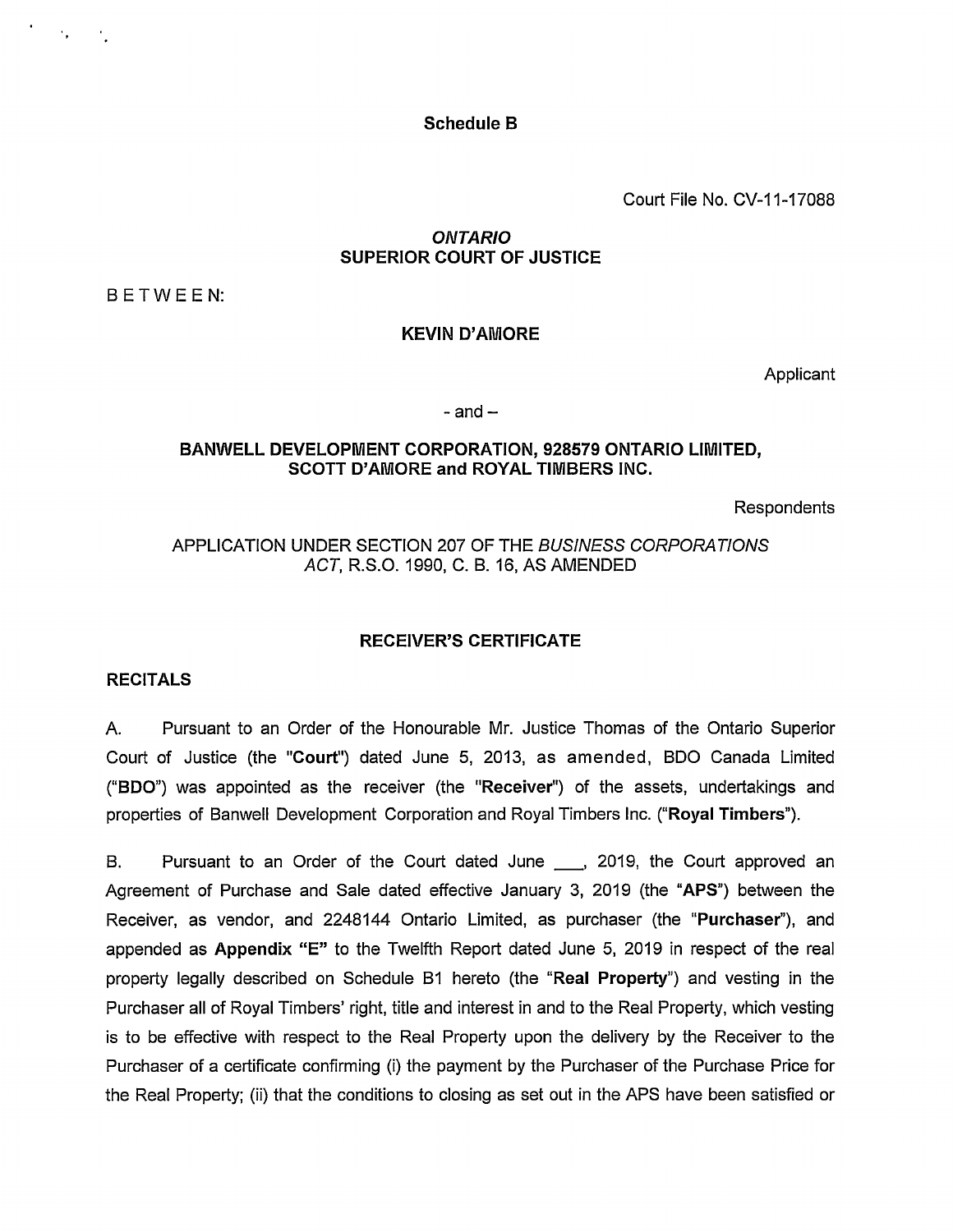waived by the Receiver and the Purchaser; and (iii) the Transaction has been completed to the satisfaction of the Receiver.

C. Unless otherwise indicated herein, terms with initial capitals have the meanings set out in the APS.

THE RECEIVER CERTIFIES the following:

 $\mathcal{F}^{\text{max}}_{\text{max}}$  and  $\mathcal{F}^{\text{max}}_{\text{max}}$ 

1. The Purchaser has paid and the Receiver has received the Purchase Price for the Real Property payable on closing pursuant to the APS;

2. The conditions to closing as set out in the APS have been satisfied or waived by the Receiver and the Purchaser; and

3. The Transaction has been completed to the satisfaction of the Receiver.

4. This Certificate was delivered by the Receiver at \_\_\_\_\_\_\_\_\_\_\_\_\_\_\_\_\_\_\_\_\_\_\_\_\_\_\_[TIME] on  $[DATE]$ .

> BDO CANADA LIMITED solely in its capacity as Court-appointed receiver of Banwell Development Corporation and Royal Timbers Inc. and not in its personal capacity

Per:

Name: Stephen N. Cherniak Title: Senior Vice President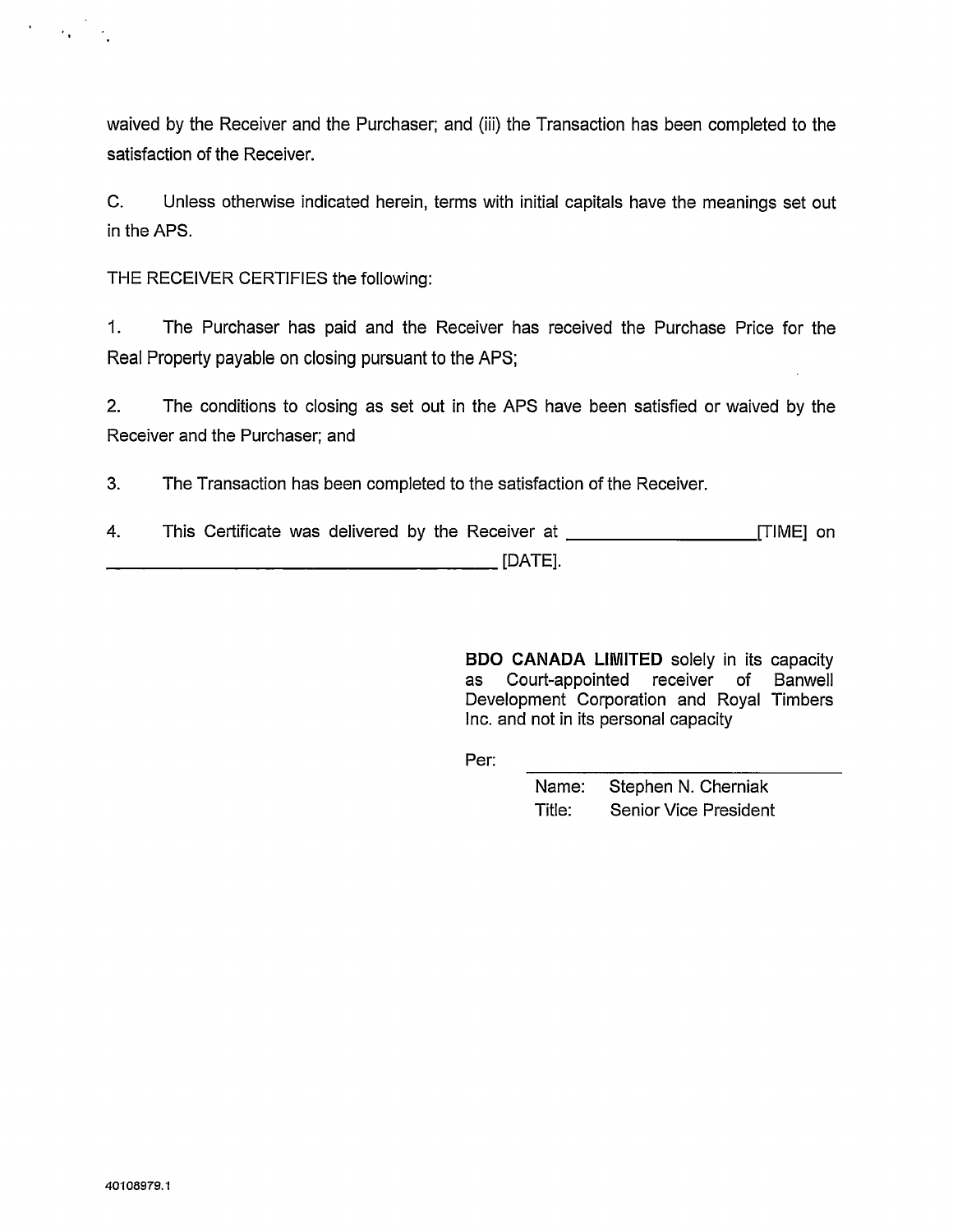The lands and premises legally described as:

Part of lots 143 & 144 Concession 1, designated as Part 24 on Plan 12R-27789, being part of PIN 01566-0979 (LT); LRO #12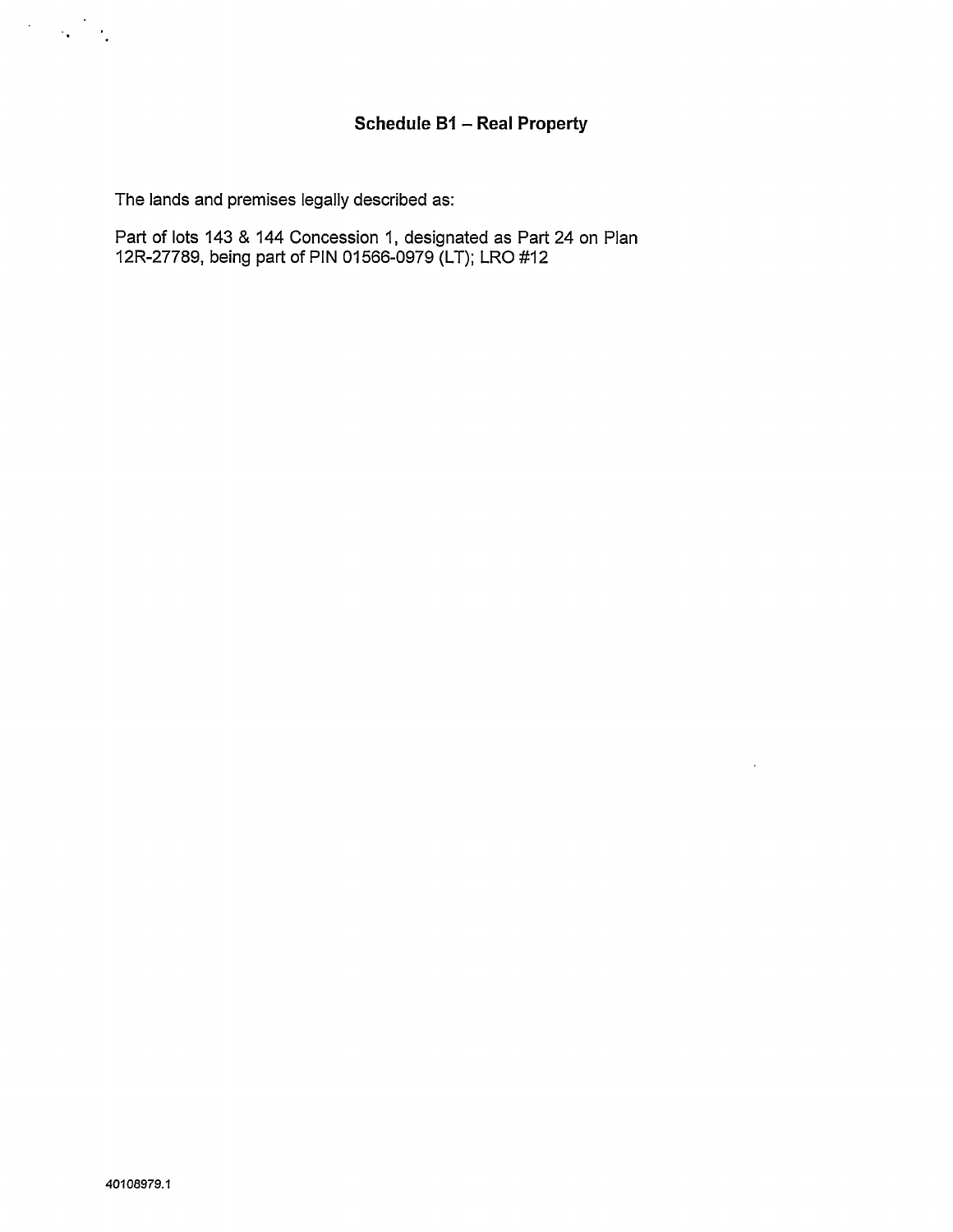# **Schedule <sup>C</sup> - Claims to be deleted and expunged from title to the Real Property**

 $\mathcal{A}^{\text{max}}_{\text{max}}$ 

| <b>Registration</b><br><b>Number</b> | <b>Date</b> | <b>Instrument</b> | <b>Amount</b> | <b>Parties From</b>                          | <b>Parties to</b>                                                 |
|--------------------------------------|-------------|-------------------|---------------|----------------------------------------------|-------------------------------------------------------------------|
| CE163177                             | 2005/08/10  | Charge            | \$8,000,000   | <b>Banwell</b><br>Development<br>Corporation | Bank of<br>Montreal                                               |
| CE269243                             | 2007/04/24  | Charge            | \$252,693     | Royal Timbers<br>Inc.                        | Simba Group<br>Developments<br>Limited and<br>D'Amore,<br>Patrick |
| CE269244                             | 2007/04/24  | Charge            | \$103,706     | Royal Timbers<br>Inc.                        | Simba Group<br>Developments<br>Limited and<br>D'Amore,<br>Patrick |
| CE269246                             | 2007/04/24  | Charge            | \$289,209     | Royal Timbers<br>Inc.                        | Simba Group<br>Developments<br>Limited and<br>D'Amore,<br>Patrick |
| CE269247                             | 2007/04/24  | Charge            | \$96,403      | Royal Timbers<br>Inc.                        | Simba Group<br>Developments<br>Limited and<br>D'Amore,<br>Patrick |
| CE269248                             | 2007/04/24  | Charge            | \$83,257      | Royal Timbers<br>Inc.                        | Simba Group<br>Developments<br>Limited and<br>D'Amore,<br>Patrick |
| CE269250                             | 2007/04/24  | Charge            | \$194,267     | Royal Timbers<br>Inc.                        | Simba Group<br>Developments<br>Limited and<br>D'Amore,<br>Patrick |
| CE269253                             | 2007/04/24  | Charge            | \$201,570     | Royal Timbers<br>Inc.                        | Simba Group<br>Developments<br>Limited and<br>D'Amore,<br>Patrick |
| CE286717                             | 2007/08/08  | Construction      | \$385,450     | J. Lepera<br>Contracting                     |                                                                   |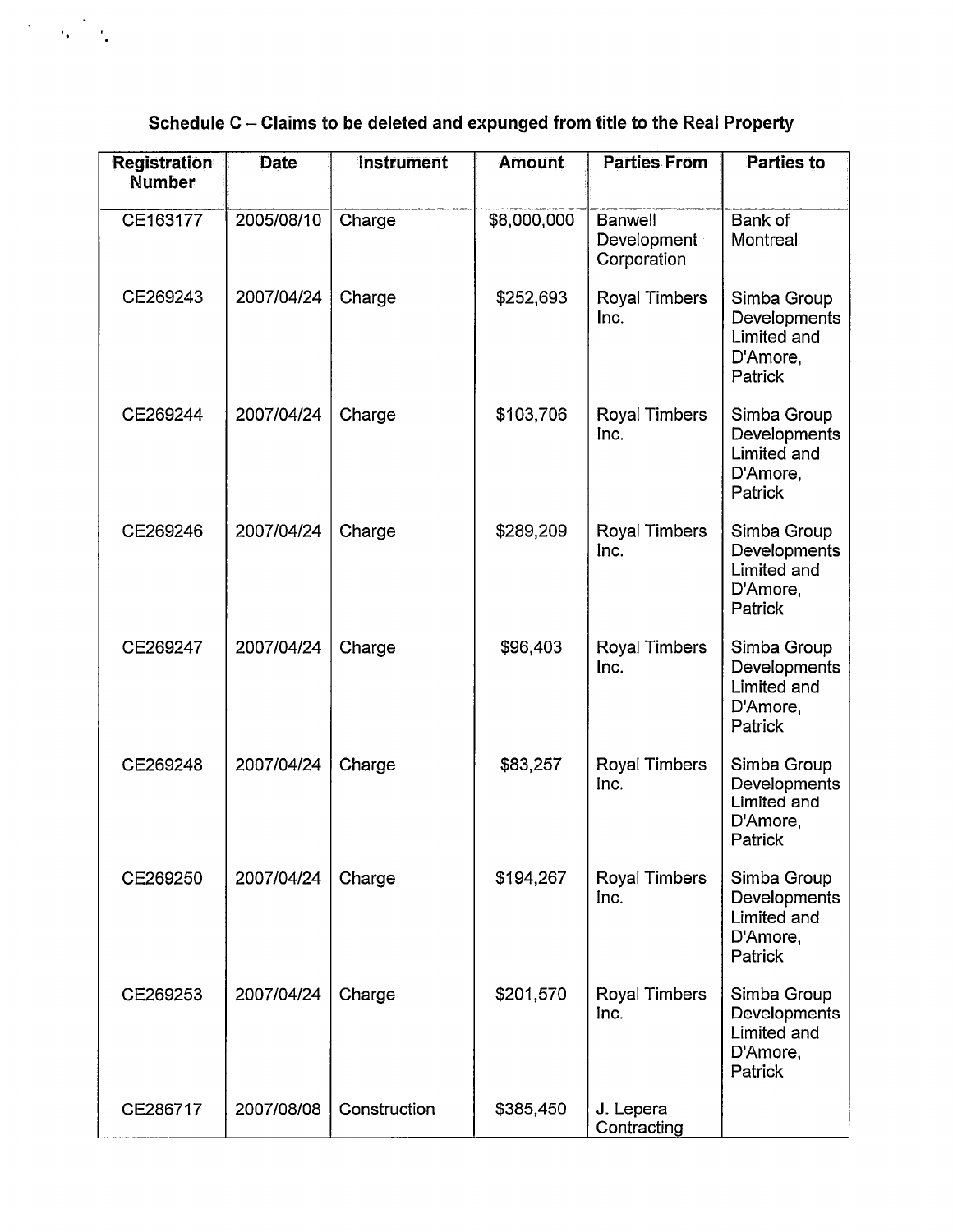|          |            | Lien                      |          | Inc.                                   |                                                         |
|----------|------------|---------------------------|----------|----------------------------------------|---------------------------------------------------------|
| CE292456 | 2007/09/12 | Certificate               |          | <b>Superior Court</b><br>of Justice    | J. Lepera<br>Contracting<br>Inc.                        |
| CE297633 | 2007/10/12 | Construction<br>Lien      | \$42,828 | J. Lepera<br>Contracting<br>Inc.       |                                                         |
| CE297634 | 2007/10/12 | Construction<br>Lien      | \$44,778 | J. Lepera<br>Contracting<br>Inc.       |                                                         |
| CE304400 | 2007/11/23 | Certificate               |          | <b>Superior Court</b><br>of Justice    | J. Lepera<br>Contracting<br>Inc.                        |
| CE304401 | 2007/11/23 | Certificate               |          | <b>Superior Court</b><br>of Justice    | J. Lepera<br>Contracting<br>Inc.                        |
| CE569187 | 2013/06/18 | <b>APL Court</b><br>Order |          | <b>Superior Court</b><br>of Justice    | <b>BDO Canada</b>                                       |
| CE714324 | 2016/05/25 | Transmisson<br>Charge     |          | D'Amore,<br>Patrick                    | D'Amore,<br><b>Scott</b>                                |
| CE714326 | 2016/05/25 | Transmisson<br>Charge     |          | D'Amore,<br>Patrick                    | D'Amore,<br><b>Scott</b>                                |
| CE714327 | 2016/05/25 | Transmisson<br>Charge     |          | D'Amore,<br>Patrick                    | D'Amore,<br><b>Scott</b>                                |
| CE714329 | 2016/05/25 | Transmisson<br>Charge     |          | D'Amore,<br>Patrick                    | D'Amore,<br>Scott                                       |
| CE714330 | 2016/05/25 | Transmisson<br>Charge     |          | D'Amore,<br>Patrick                    | D'Amore,<br>Scott                                       |
| CE714331 | 2016/05/25 | Transmisson<br>Charge     |          | D'Amore,<br>Patrick                    | D'Amore,<br><b>Scott</b>                                |
| CE714332 | 2016/05/25 | Transmisson<br>Charge     |          | D'Amore,<br><b>Patrick</b>             | D'Amore,<br><b>Scott</b>                                |
| CE715026 | 2016/05/30 | Transfer of<br>Charge     |          | Simba Group<br>Developments<br>Limited | Windsor<br><b>Family Credit</b><br><b>Union Limited</b> |
|          |            |                           |          | D'amore, Scott                         |                                                         |

 $\label{eq:2} \frac{1}{2} \int_{\mathbb{R}^3} \frac{1}{\sqrt{2}} \, \frac{1}{\sqrt{2}} \, \frac{1}{\sqrt{2}} \, \frac{1}{\sqrt{2}} \, \frac{1}{\sqrt{2}} \, \frac{1}{\sqrt{2}} \, \frac{1}{\sqrt{2}} \, \frac{1}{\sqrt{2}} \, \frac{1}{\sqrt{2}} \, \frac{1}{\sqrt{2}} \, \frac{1}{\sqrt{2}} \, \frac{1}{\sqrt{2}} \, \frac{1}{\sqrt{2}} \, \frac{1}{\sqrt{2}} \, \frac{1}{\sqrt{2}} \, \frac{1}{\sqrt{2}} \, \frac$ 

 $\bar{\mathcal{A}}$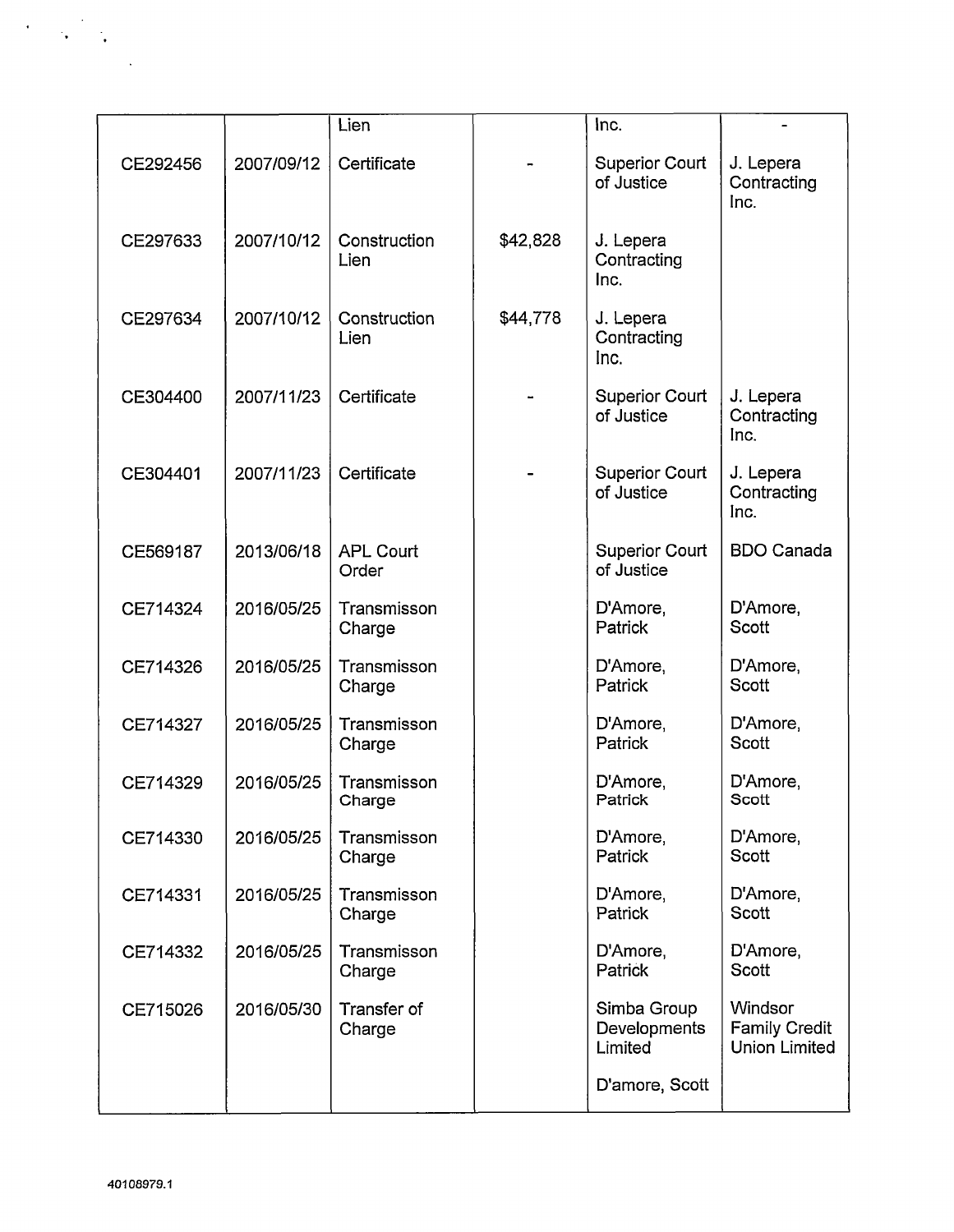## **Schedule <sup>D</sup> - Permitted Encumbrances, Easements and Restrictive Covenants related to the Real Property**

- a) The reservations, limitations, provisions and conditions expressed in the original Agreement from the Crown and all statutory exceptions to title;
- b) Any registered restrictions or covenants that run with the Real Property provided the same have been complied with in all material respects;
- c) Any easements, rights of way, or right of re-entry in favour of a developer, not materially or adversely impairing the present use of the Real Property;
- d) Any agreements with municipal, utilities or public authorities provided the same have been complied with in all material respects; and
- e) Any minor encroachments which might be revealed by an up to date survey of the Real Property; and
- f) The following instruments:

| <b>Registration</b><br><b>Number</b> | <b>Date</b> | <b>Instrument</b>    | Amount  | <b>Parties From</b>                                   | <b>Parties to</b>                                                          |
|--------------------------------------|-------------|----------------------|---------|-------------------------------------------------------|----------------------------------------------------------------------------|
|                                      |             |                      |         |                                                       |                                                                            |
| D37712178                            | 1991/12/18  | APL (General)        |         | See Document                                          | E & E<br><b>Builders</b><br>Limited                                        |
|                                      |             |                      |         |                                                       | Di Mambro &<br>Mancini<br>Construction<br>Ltd.                             |
| LT336126                             | 2002/02/05  | <b>Bylaw</b>         |         | The<br>Corporation of<br>City<br>of<br>the<br>Windsor |                                                                            |
| CE144181                             | 2005/05/04  | Transfer<br>Easement | \$3,760 | D'Amore, Pat                                          | The<br>Corporation<br>of the City of<br>Windsor                            |
|                                      |             |                      |         |                                                       | The Windsor<br><b>Utilities</b><br>Commission-<br>Water<br><b>Division</b> |
|                                      |             |                      |         |                                                       | Enwin<br>Powerlines<br>Limited                                             |
|                                      |             |                      |         |                                                       | Union<br>Gas<br>Limited                                                    |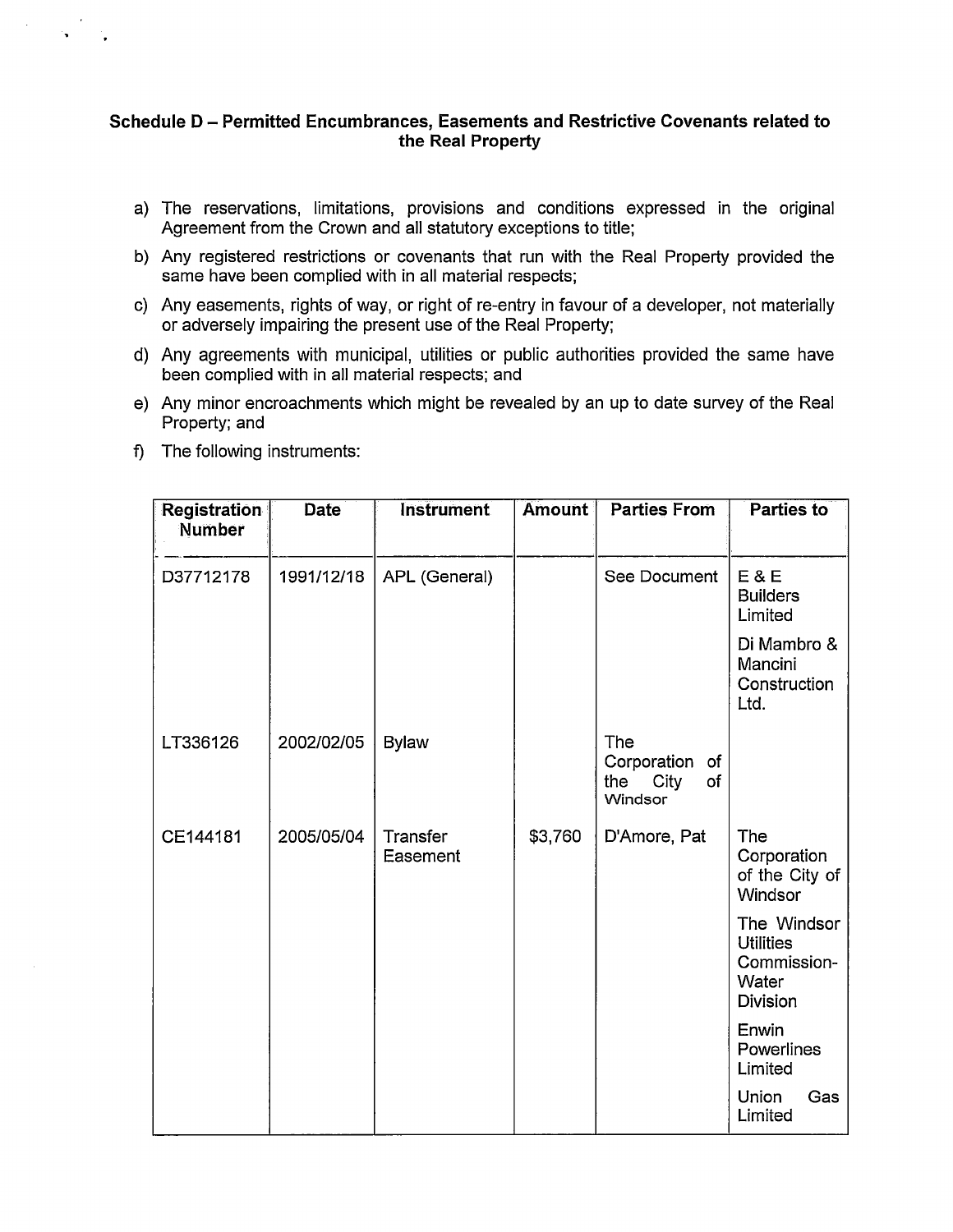|          |            |                                        |     |                                                          | <b>Bell Canada</b>                           |
|----------|------------|----------------------------------------|-----|----------------------------------------------------------|----------------------------------------------|
|          |            |                                        |     |                                                          | Cogeco<br>Cable<br>Systems Inc.              |
| CE185377 | 2005/11/29 | Absolute<br><b>APL</b><br><b>Title</b> |     | Banwell<br>Development<br>Corporation                    |                                              |
| CE191966 | 2006/01/04 | <b>No</b><br>Sub<br>Agreement          |     | The<br>Corporation<br>of<br>City<br>of<br>the<br>Windsor | <b>Banwell</b><br>Development<br>Corporation |
| 12R22842 | 2006/11/21 | Plan Reference                         |     |                                                          |                                              |
| 12R22922 | 2007/02/07 | Plan Reference                         |     |                                                          |                                              |
| CE267537 | 2007/04/12 | Transfer<br>Easement                   | \$1 | Royal Timbers<br>Inc.                                    | Royal<br>Timbers Inc.                        |
| CE269223 | 2007/04/24 | Transfer                               | \$1 | Royal Timbers<br>Inc.                                    | Royal<br>Timbers Inc.                        |
| CE269224 | 2007/04/24 | Transfer                               | \$1 | Royal Timbers<br>Inc.                                    | Royal<br>Timbers Inc.                        |
| CE269225 | 2007/04/24 | Transfer                               | \$1 | Royal Timbers<br>Inc.                                    | Royal<br>Timbers Inc.                        |
| CE269226 | 2007/04/24 | Transfer                               | \$1 | Royal Timbers<br>Inc.                                    | Royal<br>Timbers Inc.                        |
| CE269227 | 2007/04/24 | Transfer                               | \$1 | Royal Timbers<br>Inc.                                    | Royal<br>Timbers Inc.                        |
| CE269228 | 2007/04/24 | Transfer                               | \$1 | Royal Timbers<br>Inc.                                    | Royal<br>Timbers Inc.                        |
| CE269392 | 2007/04/25 | Transfer<br>Easement                   | \$1 | Royal Timbers<br>Inc.                                    | Bell Canada.                                 |
| CE277655 | 2007/06/15 | <b>APL</b><br>Consolidate              |     | Royal Timbers<br>Inc.                                    |                                              |
| CE287636 |            | Transfer                               | \$1 | Royal Timbers<br>Inc.                                    | Royal<br>Timbers Inc.                        |
| CE447653 | 2010/11/02 | Notice                                 |     | Royal Timbers<br>Inc.                                    |                                              |
| CE447656 | 2010/11/02 | Notice                                 |     | Royal Timbers                                            |                                              |

 $\label{eq:2} \frac{1}{\sqrt{2}}\left(\frac{1}{\sqrt{2}}\right)^2\frac{1}{\sqrt{2}}\left(\frac{1}{\sqrt{2}}\right)^2.$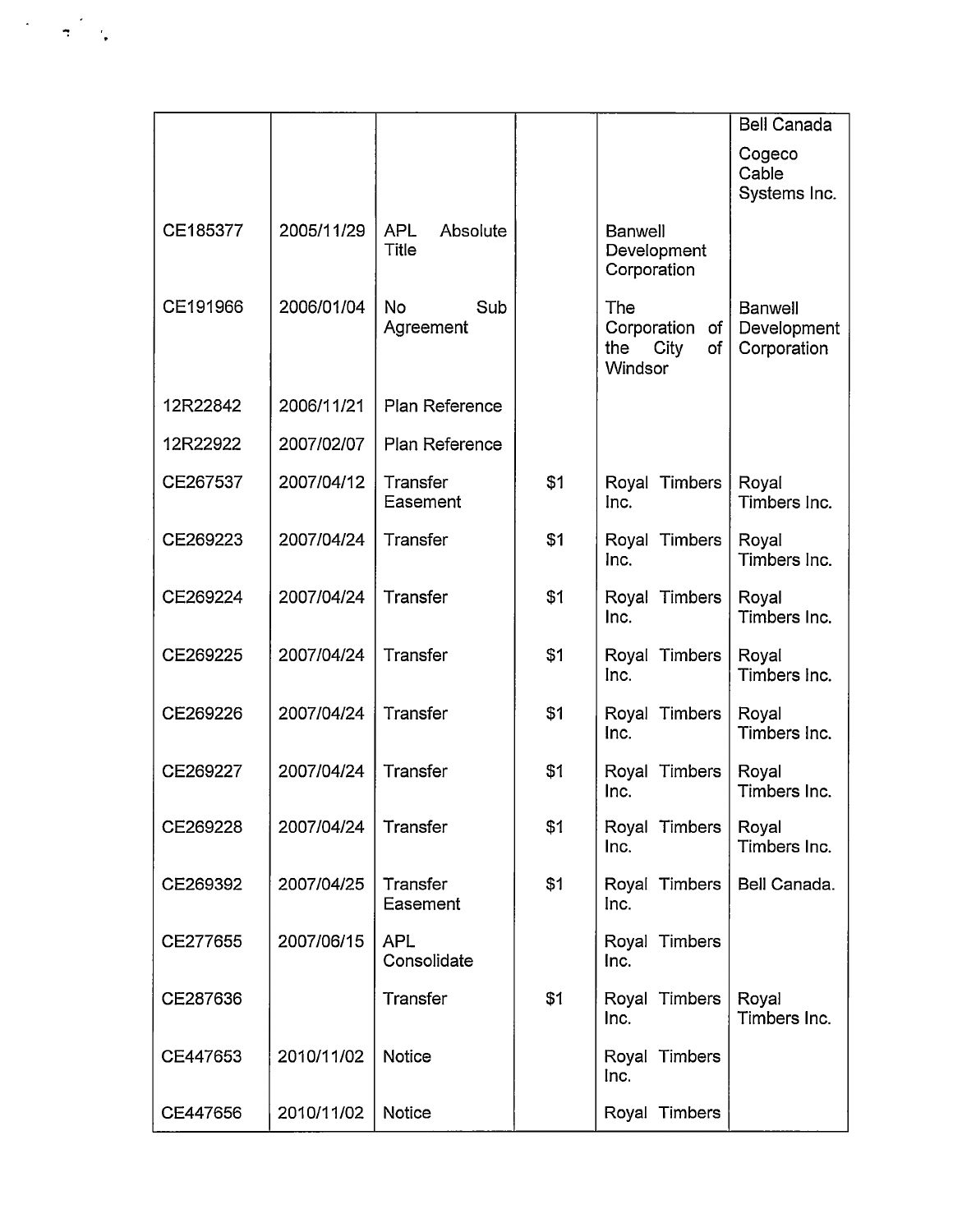|          |            |                           | Inc.                     |                       |
|----------|------------|---------------------------|--------------------------|-----------------------|
| CE449307 | 2010/11/17 | LR's Order                | Land Registrar           |                       |
| CE828900 | 2018/05/14 | <b>APL</b><br>Consolidate | Timbers<br>Royal<br>Inc. |                       |
| CE882405 | 2019/04/23 | Transfer<br>Rel&Aband     | Royal Timbers<br>Inc.    | Royal<br>Timbers Inc. |
| CE883362 | 2019/04/29 | Transfer<br>Rel&Aband     | Royal Timbers<br>Inc.    | Royal<br>Timbers Inc. |
| 12R27789 | 2019/05/14 | Plan Reference            |                          |                       |

 $\label{eq:2.1} \mathcal{L}(\mathcal{L}^{\mathcal{L}}_{\mathcal{L}}(\mathcal{L}^{\mathcal{L}}_{\mathcal{L}}(\mathcal{L}^{\mathcal{L}}_{\mathcal{L}}(\mathcal{L}^{\mathcal{L}}_{\mathcal{L}}(\mathcal{L}^{\mathcal{L}}_{\mathcal{L}}(\mathcal{L}^{\mathcal{L}}_{\mathcal{L}})))\otimes \mathcal{L}^{\mathcal{L}}_{\mathcal{L}}(\mathcal{L}^{\mathcal{L}}_{\mathcal{L}}(\mathcal{L}^{\mathcal{L}}_{\mathcal{L}}(\mathcal{L}^{\mathcal{L}}_{\mathcal{L}}(\$